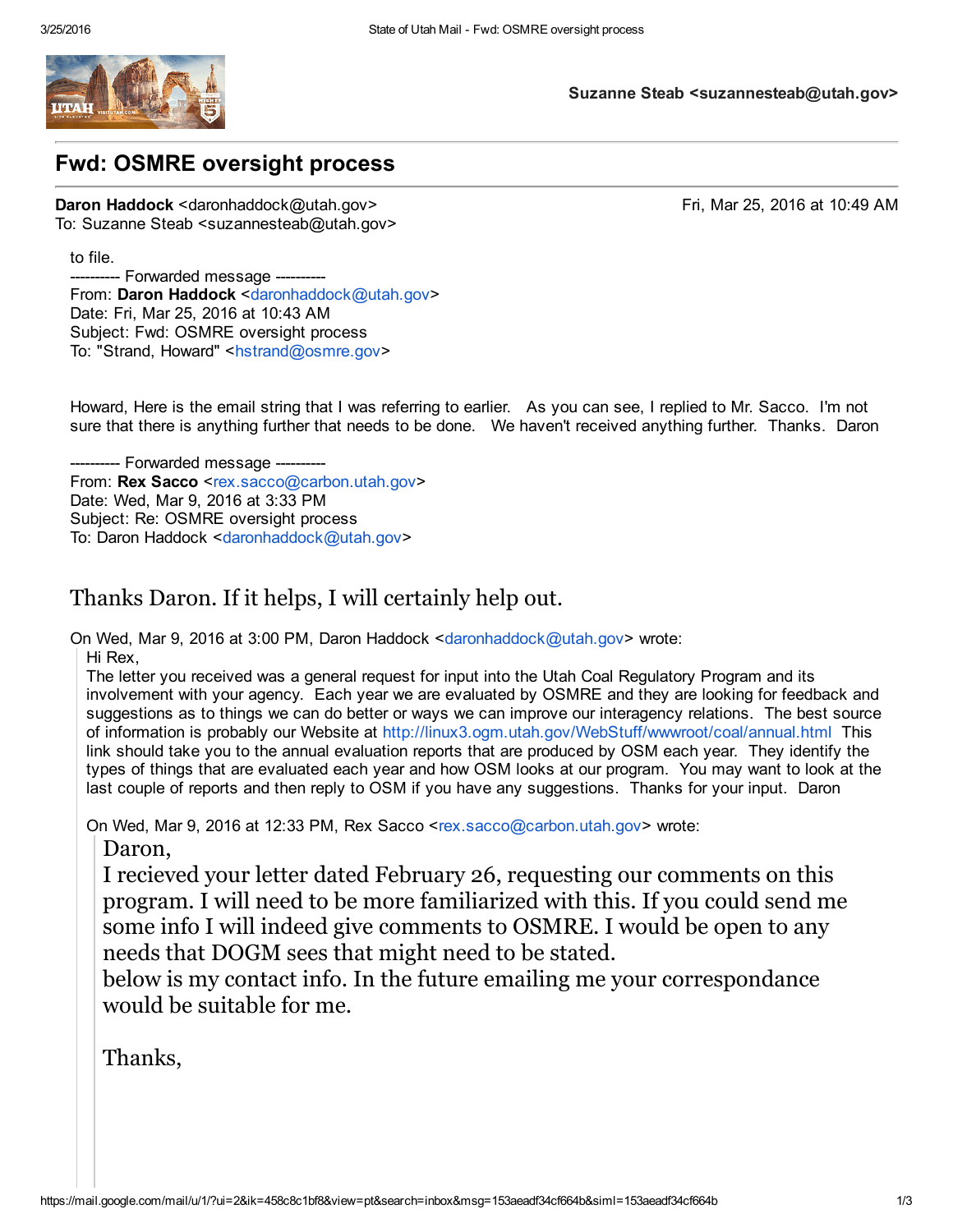

Rex Sacco Public Lands Director, Roads and Access Administrator 751 East 100 North Price Utah, 84501 Office: 435-636-3712 Fax: 435-636-3264 Cell: 435-820-4338

[rex.sacco@carbon.utah.gov](mailto:rex.sacco@carbon.utah.gov)

Daron R. Haddock

--

Coal Program Manager Utah Division of Oil, Gas & Mining (801) 538-5325



Rex Sacco